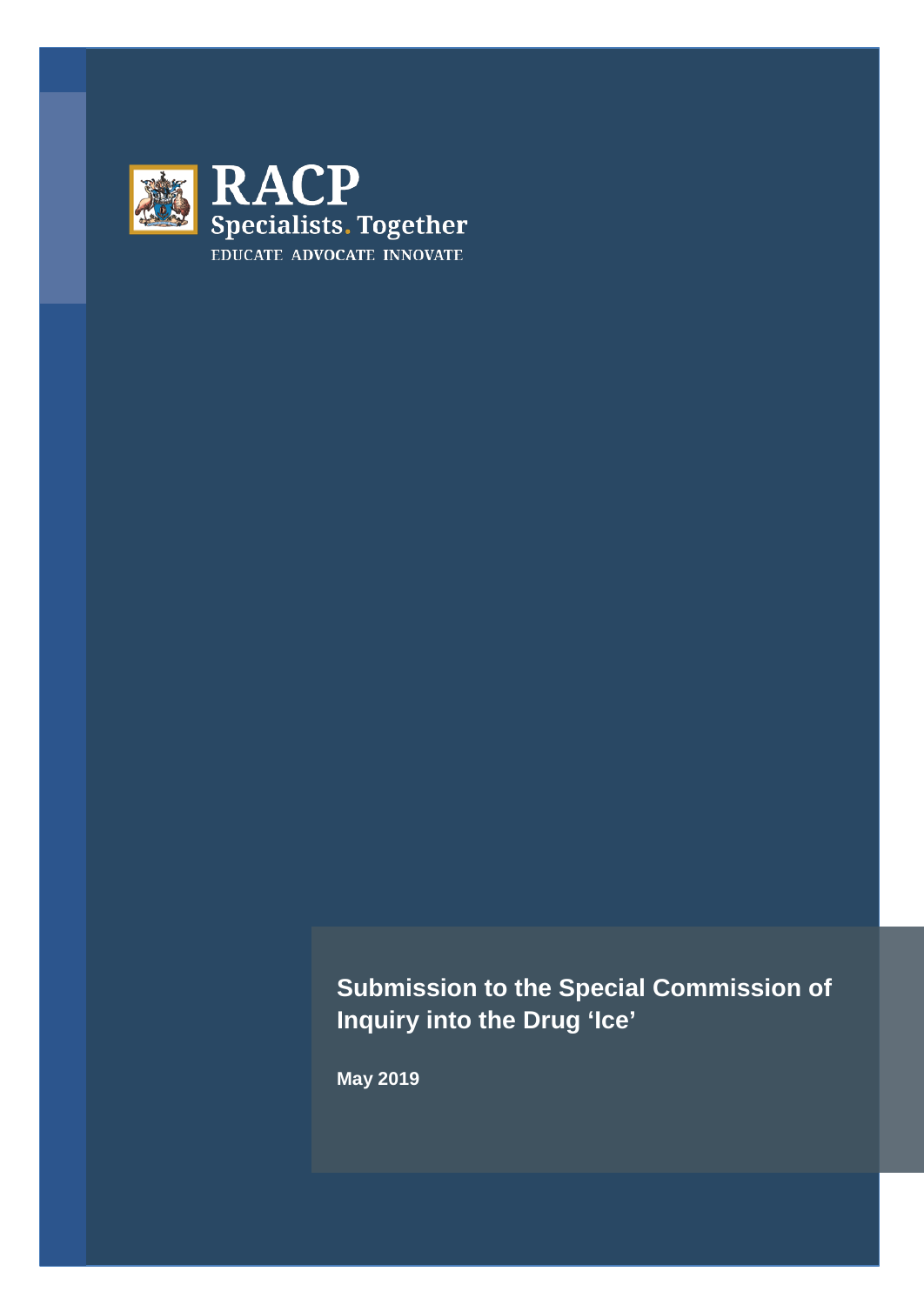## **About The Royal Australasian College of Physicians (RACP)**

The RACP trains, educates and advocates on behalf of over 17,000 physicians and 8,000 trainee physicians, across Australia and New Zealand. The RACP represents physicians from a diverse range of disciplines including addiction medicine physicians and public health medicine physicians. RACP members see first-hand the many and varied harms caused by addiction when treating their patients in Australia's addiction clinics, rehabilitation centres, liver clinics, cancer wards, and hospital emergency departments.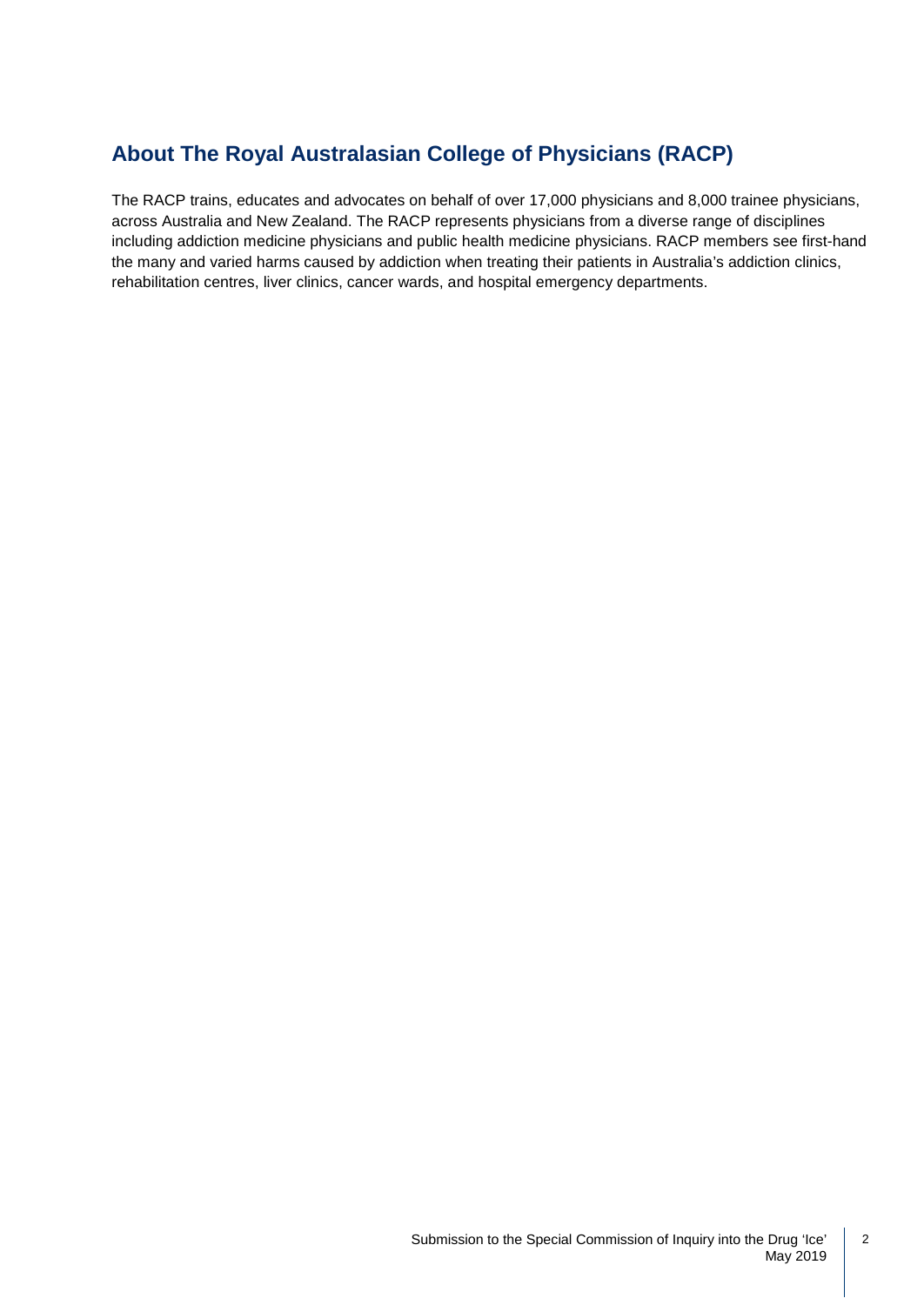### **RACP Submission**

Thank you for this opportunity to provide a submission to the Special Commission of Inquiry into the Drug 'Ice" established by the New South Wales (NSW) Government to examine:

- the nature, prevalence and impact of crystal methamphetamine ('ice') and other illicit amphetamine type stimulants ('ATS')
- the adequacy of existing measures to target ice and illicit ATS in NSW
- options to strengthen NSW's response to ice and illicit ATS, including law enforcement, education, treatment and rehabilitation responses

The RACP and its Australasian Chapter of Addiction Medicine (AChAM) also wish to thank the Special Commission for inviting us to provide a response to the preliminary consultation on the terms of reference for this *Special Commission of Inquiry into the Drug 'Ice'* and the draft proposals for the conduct of the inquiry earlier this year. We welcome the inquiry's broadened terms of reference which now enable the Special Commission to inquire and report on "other illicit amphetamine type stimulants, in recognition of the nature of drug culture and the fact that many ice users also use other drugs"[1](#page-10-0) and to look at the evidence and effectiveness of pill testing as a harm minimisation measure.

This RACP submission has been led by the AChAM and broadly covers a range of topics outlined in I*ssues Paper 3- Health and Community* and *Issues Paper 4 - Data and Funding*.

#### **Introduction**

This Special Commission of Inquiry sits within a broader context where New South Wales (NSW) has not had a comprehensive drug and alcohol strategy since 2010. With rapid changes in illicit drug supply markets and increasing use of CMA among methamphetamine users, there is a risk that without a comprehensive strategy and supporting cooperative relationships between police, health professionals and community workers, drug related deaths and harms could rise. NSW needs a strategy that comprehensively addresses drug demand, supply and harm minimisation, in consultation with practicing clinical health professionals.

The RACP and the AChAM are very concerned about the harms caused by Crystal Methamphetamine (CMA) use and other drugs more generally in Australia. It is also important to consider that CMA use is relatively low in comparison with alcohol use at harmful level. This was a key finding of a recent NSW Government surveillance report on methamphetamine use and related harms in NSW<sup>[2](#page-10-1)</sup> which outlined that "there has been a statistically significant decrease in overall methamphetamine use in NSW since 2010, with a more rapid decline from 1.4% of the population in 2013 to 0.7% in 2016" and that "this level of use is very low in comparison to the proportion of the NSW population in 2016 who consumed alcohol at harmful levels (36% single occasion risk of harm, 17% lifetime risk of harm)."

Data from the Australian Institute of Health and Welfare (AIHW) shows that at least 43 percent of Australians aged 14 or over had illicitly used a drug including cocaine, cannabis, MDMA, and meth/amphetamine<sup>[3](#page-10-2)</sup>. There is also concern amongst the medical and law enforcement communities about the consumption levels of synthetic drugs such as fentanyl, which have become a significant public health and social problem in North America.[4,](#page-10-3)[5](#page-10-4) Synthetic drugs such as fentanyl are cheap to produce, and for this reason are often mixed into other drugs, including cocaine and ecstasy (MDMA), resulting in record high drug-induced deaths[6.](#page-10-5)

The impact of problematic drug use is felt across many communities in NSW in terms of both social and health harms. The reasons why people are using drugs are complex so it is important that the harmful impacts of CMA and other drugs on health be contextualised broadly because the harmful use of drugs is often associated with social disadvantage. For example, recent data from the National Drug Strategy Household Survey found that meth/amphetamine use was 3.1 times higher among unemployed people than employed people and that recent meth/amphetamine use declined among people in the highest socioeconomic areas) from 1.6% in 2013 to 0.9% in 2016).[7](#page-10-6) This indicates that to be effective at breaking this cycle, policies should include measures to reduce risk factors for health inequalities such as homelessness, unemployment, and lack of education and training and should cross portfolios outside health (such as housing, employment and education). In addition, specific considerations need to be given to the negative impact CMA use can have on employed users. As noted in Issues Paper 3 on p.9, individuals in some occupations may be at higher risk of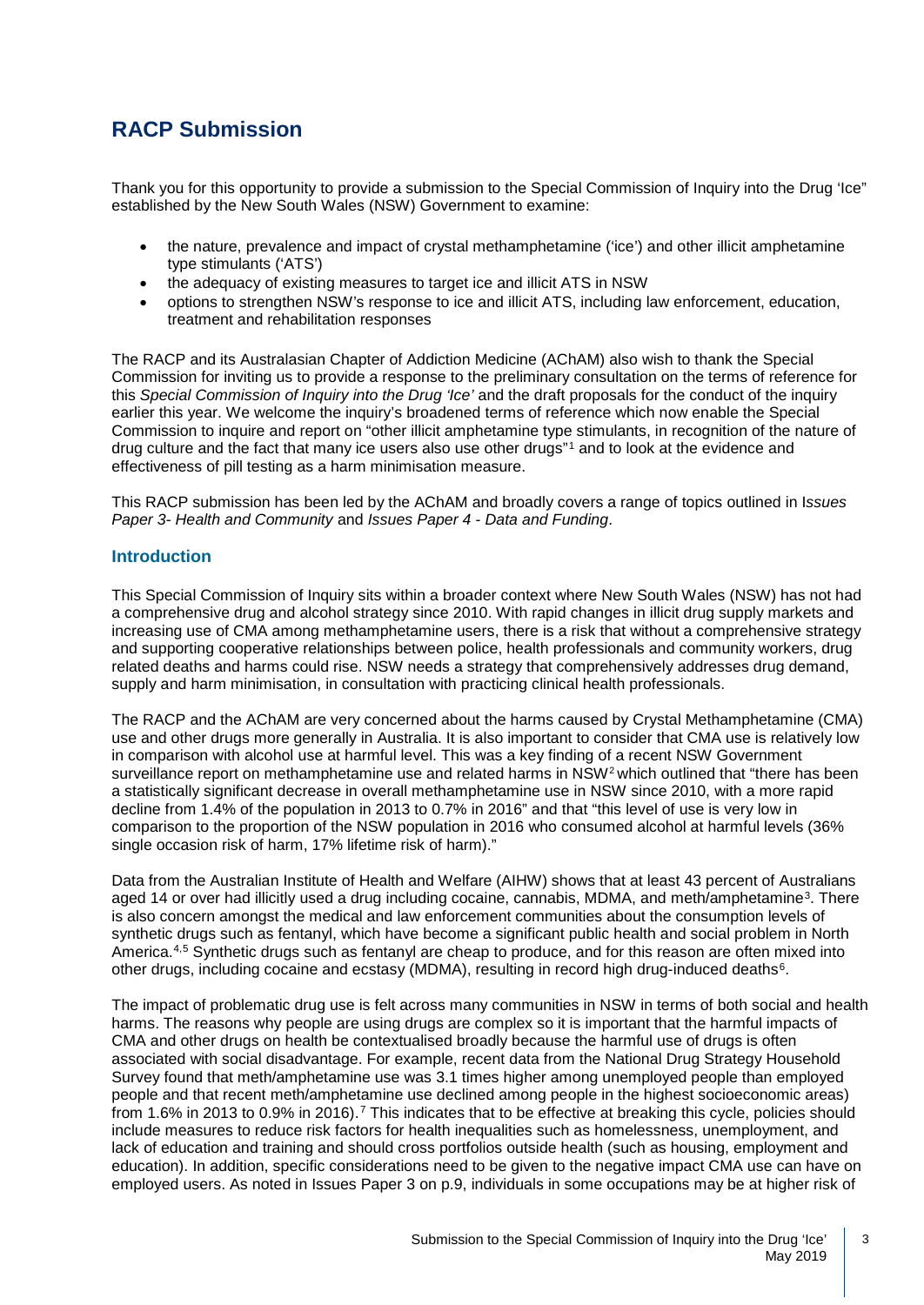CMA use. Any measure to address problematic CMA use in these individuals needs to take into account that the risks associated with their drug use may also impact others through the course of their employment (i.e. increased rate of accidents in truck drivers, construction workers, rail worker etc).

This aspect of use is important and could cause specific cost to other workers, members of the public and industry and should be considered in policy development. Often people who test positive in industry are simply discharged from employment and there is no referral for additional treatment.

There is clear evidence indicating the inadequacy of services available in NSW to respond to all drug and alcohol problems<sup>8</sup>. This underscores the urgent need for increased measures from the NSW Government to respond to all drugs (including alcohol) that are causing health and social problems. The use of CMA is part of the 'all drug and alcohol problem'. It is therefore impossible to only examine responses to CMA-related problems without examining the adequacy of measures to respond to all drug and alcohol-related problems. Moreover, standalone drug measures to a drug problem are ineffective and unable to meet the needs of the community.

#### *Drug and alcohol addiction: a complex, chronic and relapsing health issue*

Drug and alcohol addiction is a health issue with complex biological, psychological and social underpinnings. It is a chronic relapsing, remitting disorder characterised by drug seeking and use that is compulsive, difficult to control and persists despite harmful consequences<sup>[9](#page-11-1)</sup>. The diagnostic term 'substance use disorder' in the fifth edition of the Diagnostic and Statistical Manual of Mental Disorders (DSM-5) refers to recurrent use of alcohol or other drugs that causes clinically and functionally significant impairment, such as health problems, disability, and failure to meet major responsibilities at work, school, or home. Substance use disorder is defined as mild, moderate, or severe.

The underlying causes of drug and alcohol addiction can be primarily attributable to environmental factors and early adverse life experiences such as trauma, abuse, a chaotic childhood or home, parent's use and attitudes, and peer and commercial influence, and also to biological factors including genetics, being male, and concurrent mental health disorders<sup>[10](#page-11-2)</sup>. Other social determinants that impact on a person's substance use and dependency include their socio-economic status, housing status and security, and education. Substance abuse is a complex issue, not simply a personal choice. We are seeing the increasing emergence of intergenerational cycles of poverty, substance use, mental health and many other social problems.

Practitioners describe seeing the third or even fourth generation attending specialist treatment for substance use problems. It is also important to note that some substance abuse disorders result from drugs of dependence being prescribed by one or more doctors for the symptomatic relief of pain, insomnia and anxiety amongst other symptoms. While there are many reasons why people choose to try or take drugs, it should be understood that repeated drug or alcohol use leads to changes to the brain that challenge an addicted person's self-control and interfere with their ability to resist intense urges to take drugs.

The distinction between someone needing to quit drugs including alcohol because of a clinical need and their personal motivation to quit also needs to be recognised. Evidence and clinical experience shows that behaviour change is key to overcoming substance dependency; successful drug treatment requires some level of motivation from the individual involved to instigate and sustain this behaviour change.

We believe that all drug rehabilitation and treatment services should reflect an understanding that:

- Drug and alcohol use is complex and varied:
	- o Drugs and alcohol are substances that alter the way we think, feel and behave. People use drugs and alcohol for a variety of reasons (e.g. for enjoyment, to relax, to socialise, to avoid or reduce their psychological distress and/or physical pain, etc.).
	- o The frequency of use varies widely from occasional use to regular and dependent use with a range of harms associated with different types of drug use, and different patterns of drug use. As such, although all drug and alcohol use has the potential to become harmful or risky and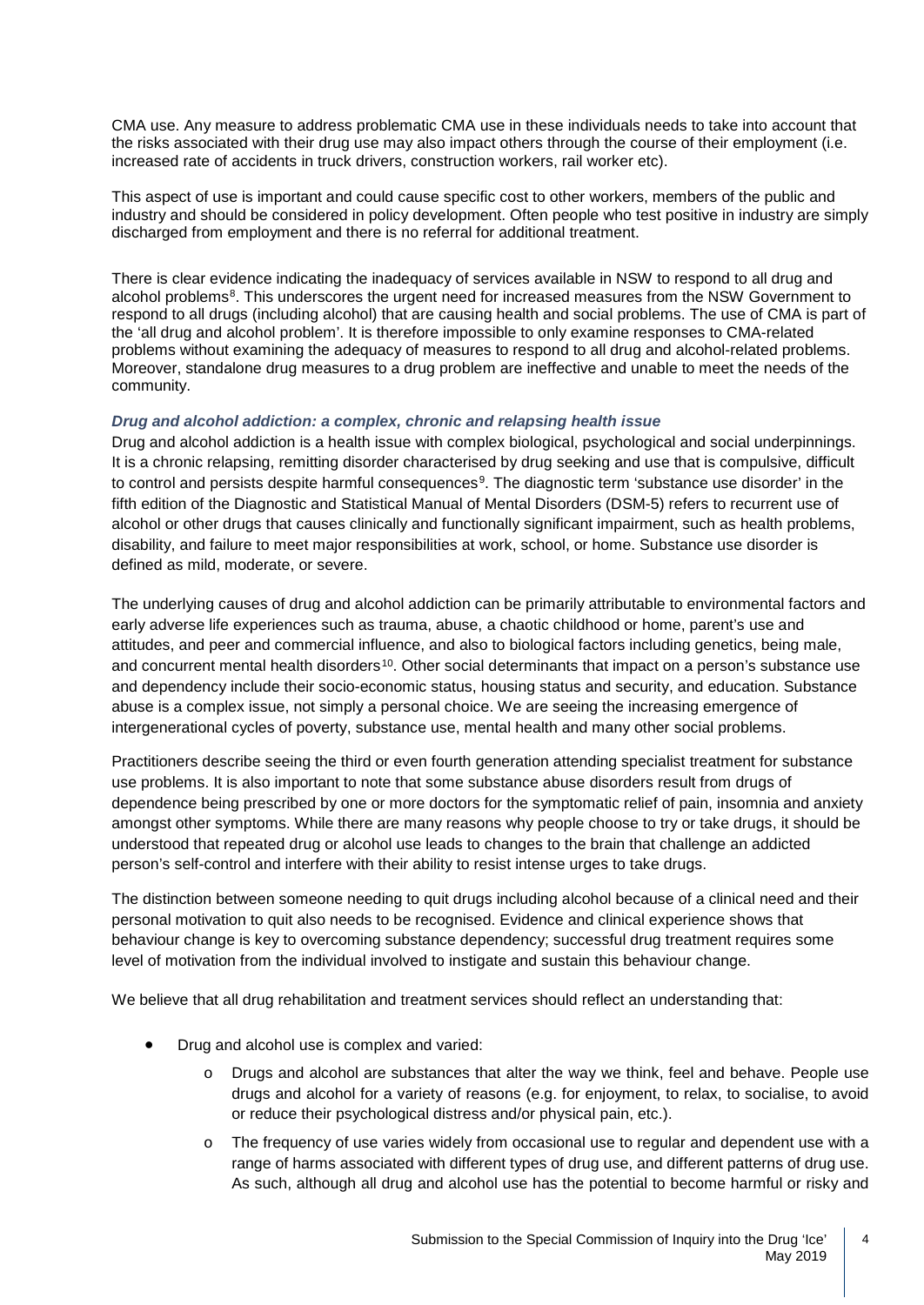could reinforce maladaptive behavioural patterns, not all drug use will become problematic or cause health harms.

- o As the 1999 NSW Parliament Drug Summit showed, problematic drug use is associated with adverse childhood events including trauma and neglect, family violence, poverty, social inequalities, mental ill health, homelessness and isolation. Intergenerational cycles of deprivation and disadvantage are seen within families and across communities where problematic drug use is most common.
- Whilst we need to address the social norms that perpetuate views that drug and alcohol use can be an acceptable and effective way to cope, socialise, or to minimise internal distress, we also have to accept that the use of drugs, whether licit or illicit, is a part of our society which we are extremely unlikely to eradicate fully and which will require ongoing regulation. Thus, there is an ongoing need for effective, evidence-based policies focused on preventing and reducing harm to drug users, their families and society more broadly.

#### *Patterns of drug use*

Polydrug use is an issue of great concern as it increases the risk of overdose, accidents and deaths. Concomitant use of drugs, including alcohol, cannabis, benzodiazepines, MDMA, cocaine or opioids is very common among drug users. By using multiple drugs, these users not only can cause harm to themselves, but also can potentially impact on every level of society. It is noteworthy that compared with CMA, cannabis and MDMA are used more widely; opioid use leads to more deaths; and alcohol and tobacco cause substantially more harm in NSW Communities. In this respect, harms from other drugs and alcohol use shouldn't be underestimated.

Illicit drug use is most prevalent for people in remote and very remote areas as outlined in the latest available National Drug Household Survey Data (2017) which shows that "people in remote and very remote areas (25%) were more likely to have used an illicit drug in the last 12 months than people in major cities (15.6%), inner regional areas (14.9%) and outer regional areas (14.4%)".[11](#page-11-3)

The type of illicit drugs used amongst people living in regional, rural and remote areas of Australia also differs from their counterparts living in major cities and this aligns with the availability/unavailability of different types of drugs by location. As outlined in the NHRA's Fact Sheet on illicit drug use in rural Australia (2015), "people living in remote and very remote areas were twice as likely as people in major cities to have recently used meth/amphetamines, but less likely to have used ecstasy compared with those from major cities. Cannabis use and the use of pharmaceuticals not for medical purposes is higher in remote/very remote areas than in major cities: 8 per cent compared with 11 per cent and 3.1 per cent, compared with 5.2 per cent, respectively".[12](#page-11-4)

People living in regional, rural and remote areas of Australia face significant barriers to accessing health services in general, and drug rehabilitation services and treatment are no exception. Research has shown that compared to their counterparts living in major cities, people living in regional, rural and remote areas experience the following issues with regard to access to drug rehabilitation and treatment services:

- limited access to general health services and drug treatment options
- relative scarcity of services and a limited range of services
- distance and isolation which impacts on client access and to the times and costs involved in outreach service delivery
- poor public transport
- concerns about confidentiality
- concerns about stigma and a relative lack of anonymity[13](#page-11-5)
- Higher proportion of Aboriginal and Torres Strait islander populations.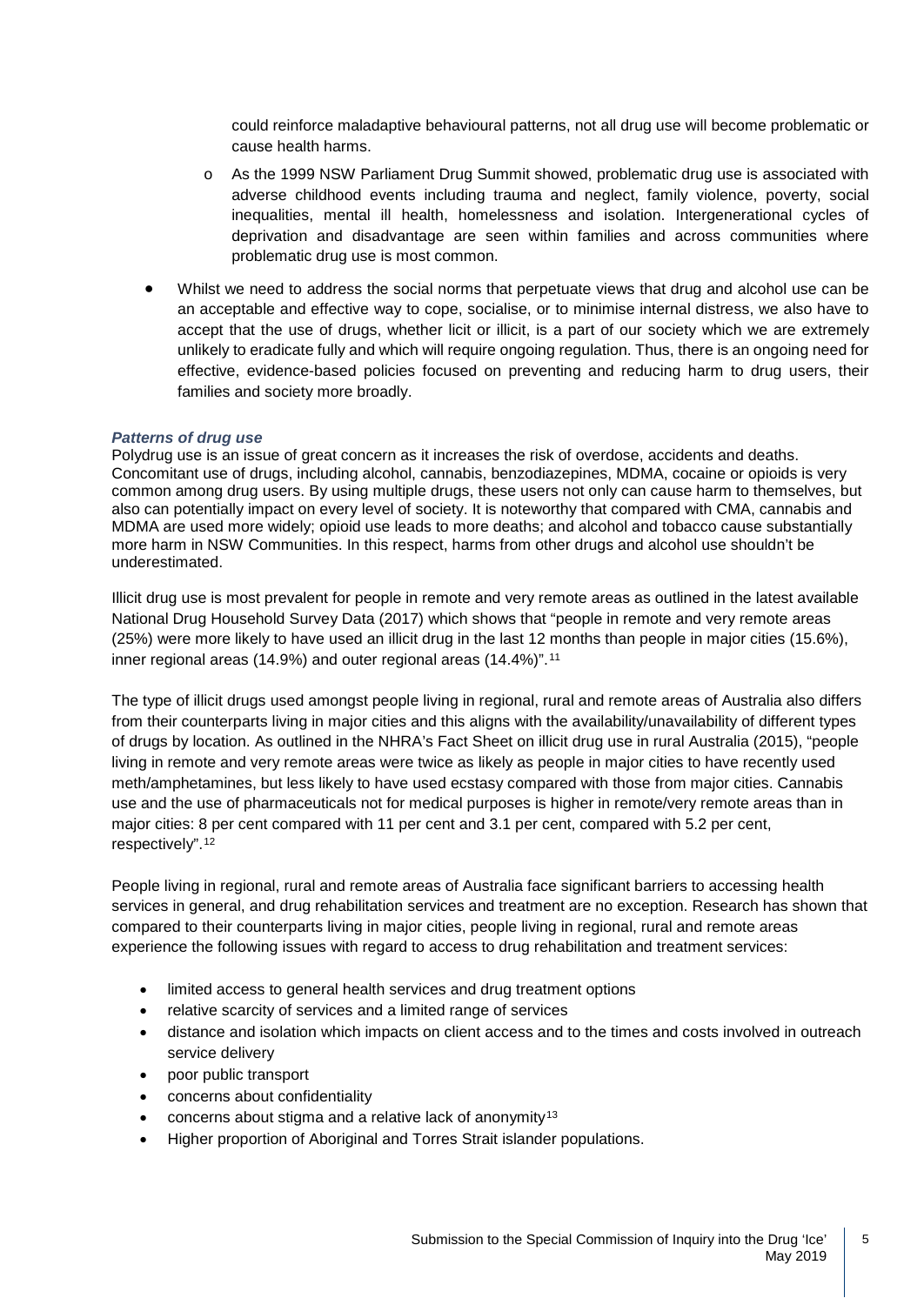There are severe shortages of alcohol and other drug treatment services across Australia with estimations that current services only meet the need of fewer than half of those seeking treatment.<sup>[14](#page-11-6)</sup> This shortage is even more acute in rural, regional and remote areas.

The *NSW Parliamentary Inquiry into the provision of drug rehabilitation services in regional, rural and remote New South Wales* recommended "that the NSW Ministry of Health implement, as a matter of urgency, a population-based planning tool, such as the Drug and Alcohol Service Planning model, to ascertain what rehabilitation services and how many beds are required throughout New South Wales, and in which regions".[15](#page-11-7) This recommendation was acknowledged and supported by the NSW Government in its response to this Inquiry<sup>[16](#page-11-8)</sup> earlier this year. Using a planning tool like this would be a major step forward for NSW, as it would facilitate an informed, evidence based approach to long term service planning across the State and should be adopted by the NSW Government as a matter of priority.

#### *Prevention of the development of drug and alcohol dependence and harmful use*

There is now sufficient research evidence that early exposure to drug and alcohol misuse, and a range of other childhood experiences increases the lifetime risk for development of drug and alcohol dependency as an adolescent or adult.<sup>[17](#page-11-9)</sup>

Early identification of children at risk of poor psychosocial outcomes is feasible, and a number of interventional approaches are available, including parenting programmes, programmes to improve executive functioning and self-control and interventions such as trauma focussed cognitive behavioural therapy (CBT).

#### *Key principles for the planning and delivery of effective evidence-based drug rehabilitation and treatment services*

The National Ice Taskforce found that despite the efforts of law enforcement agencies, the market for CMA remains strong across Australia, this drug is easily obtainable, and its price remains stable.[18](#page-11-10) The evidence shows that law enforcement approaches to drug problems are more expensive and less effective than treatment approaches[19](#page-11-11). Funding allocations should be focused on cost-effective interventions that include medical treatment, together with an additional focus on research to inform refinements to existing treatment services and to address the unmet demand for services. For example, more research is required to develop the evidence base for specific vulnerable groups such as pregnant women who use methamphetamines as there are currently no specific treatment for this group beyond counselling and occasional withdrawal.

The differences in the types of drugs being used and the ways in which they are used in regional, rural and remote areas of Australia, as well as the significant barriers to access to drug rehabilitation, have important implications for the planning, resourcing and delivery of services in these areas.

Equitable access to evidence-based services for those most in need is essential and this requires increased public funding targeted at drug and alcohol rehabilitation services that are based on evidence-based frameworks, are tailored to local needs, are culturally safe and are accessible both in terms of cost and location.

The RACP is of the view that the following principles should underpin the delivery of all drug rehabilitation and treatment services in regional, rural and remote New South Wales, and across Australia more broadly:

- An understanding that drug and alcohol use is a chronic health condition with a high rate of relapse estimated between 40 to 60%. The American National Institute on Drug Abuse (NIDA) highlights that "relapse rates (i.e., how often symptoms recur) for people with addiction and other substance use disorders are similar to relapse rates for other well-understood chronic medical illnesses such as diabetes, hypertension, and asthma, which also have both physiological and behavioural components".[20](#page-11-12)
- Recognising the importance of the delivery of multi-disciplinary clinical care, including medical practitioners (GPs, addiction medicine specialists, addiction psychiatrists); nurses and nurse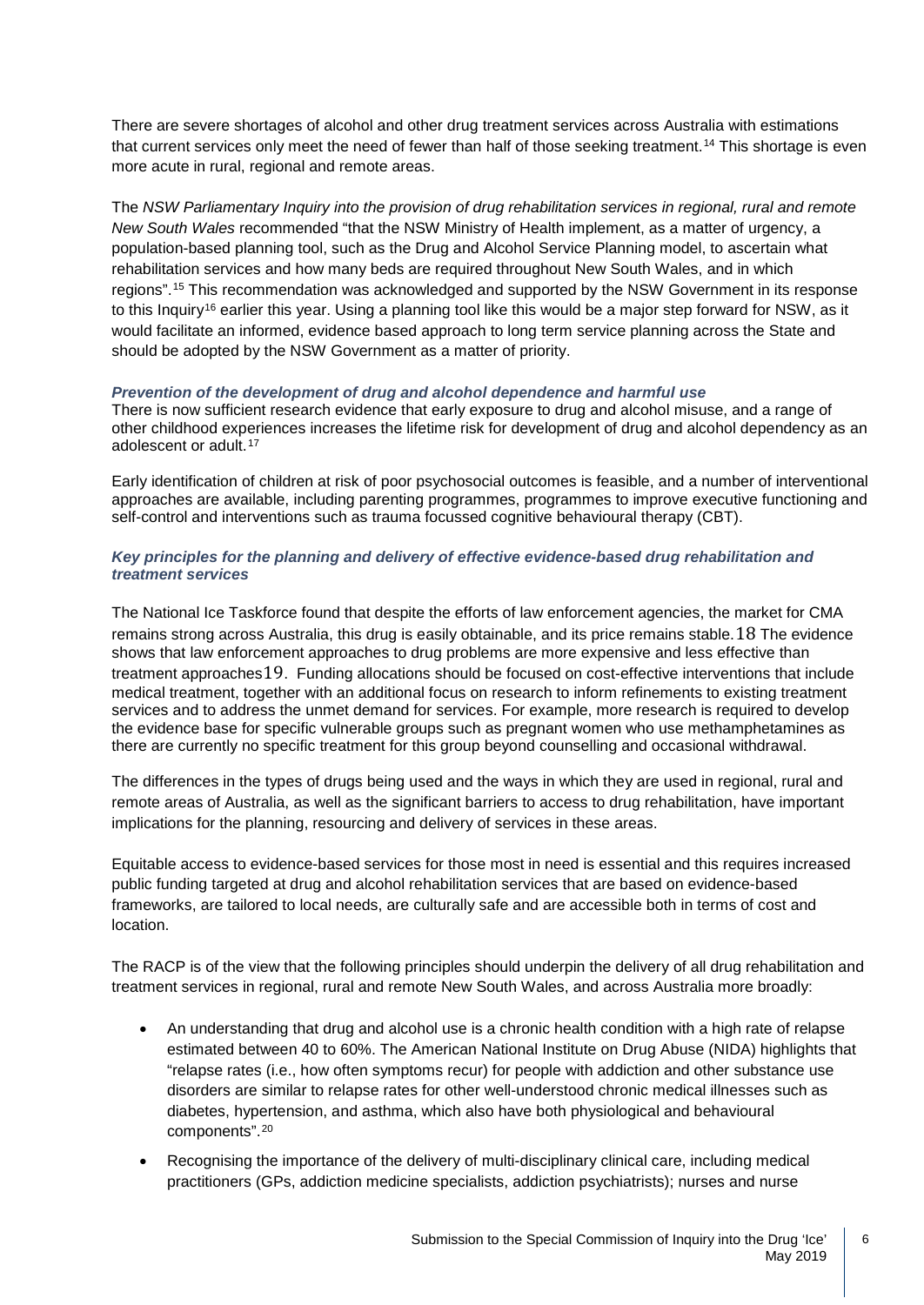practitioners; psychology and other allied health workers; and Aboriginal Drug and Alcohol workers to provide treatment.

- Understanding the need for a wide range of interventions: from hospital consultation liaison and hospital withdrawal, to community-based services including assessment, withdrawal, counselling, medication assisted treatment, day care, residential treatment and harm reduction services.
- Recognising the need for services to support parents, families and consumers of drug treatment services.
- Understanding and addressing the wide range of Social Determinants of Health<sup>[21](#page-11-13)</sup> which play a key part in an individual's drug use and recovery.
- Placing harm minimisation at the centre of rehabilitation and treatment services.<sup>[22,](#page-11-14)[23](#page-11-15)</sup> At present, patients on medication assisted treatment for opioid dependence, who are treated through a community pharmacy, pay out-of-pocket costs directly to the pharmacist of \$25-\$45 per week. Medicare does not currently provide rebates for these treatments, which are unaffordable for many who are unemployed and a key reason for people discontinuing treatment prematurely, resulting in poor clinical outcomes.
- Using the best research evidence available to plan, design and implement these services.
- Undertaking ongoing monitoring and independent evaluations of treatment outcomes.
- Being led by medically qualified health professionals and specialist physicians, noting that in very remote areas, generalist health service providers may need to be up-skilled to provide AOD services.
- Ensuring equity of access for those most in need this includes facilitating affordable access and also ease of access to the location of the required rehabilitation and treatment services.
- Adapting services to individual's needs: this includes tailoring the approach to the particular drugs being used (e.g. withdrawal from methamphetamine requires more time than from heroin, so services need to be adapted. Some drug users are also likely to require access to other health professionals such as mental health, etc.).
- Providing services that are culturally safe for Aboriginal and Torres Strait Islander people. This includes developing strategies in consultation with, and where possible led by, the affected communities, and ensuring the community-controlled sector plays a key role in developing and implementing these strategies, as well as ensuring access to a long term, supported, multidisciplinary workforce.
- Improving the integration and coordination between withdrawal/detoxification programs and drug residential services to minimise the risk of relapse. The wait time between completing a withdrawal program and being admitted to a residential service is an issue and it is not uncommon for clients to experience a relapse during this period, further prolonging their admission.
- Providing high quality after-care/follow-up care post-residential treatment.
- Ensuring seamless evidence based care during transitions to and from corrections.
- Working towards uniformity of regulations across States and territories.
- Providing drug treatment services should be part of routine pharmacy quality assurance. This is important in the bush where access to services is more tenuous.
- Improved training for clinicians in Aboriginal Medical Services concerning substance use and medical education in general.
- Aboriginal Medical Services, especially rurally, must better support drug treatment services. This may be by providing dosing services or assisting with transport to such services.

In addition, with specific regard to CMA, the RACP advises the following: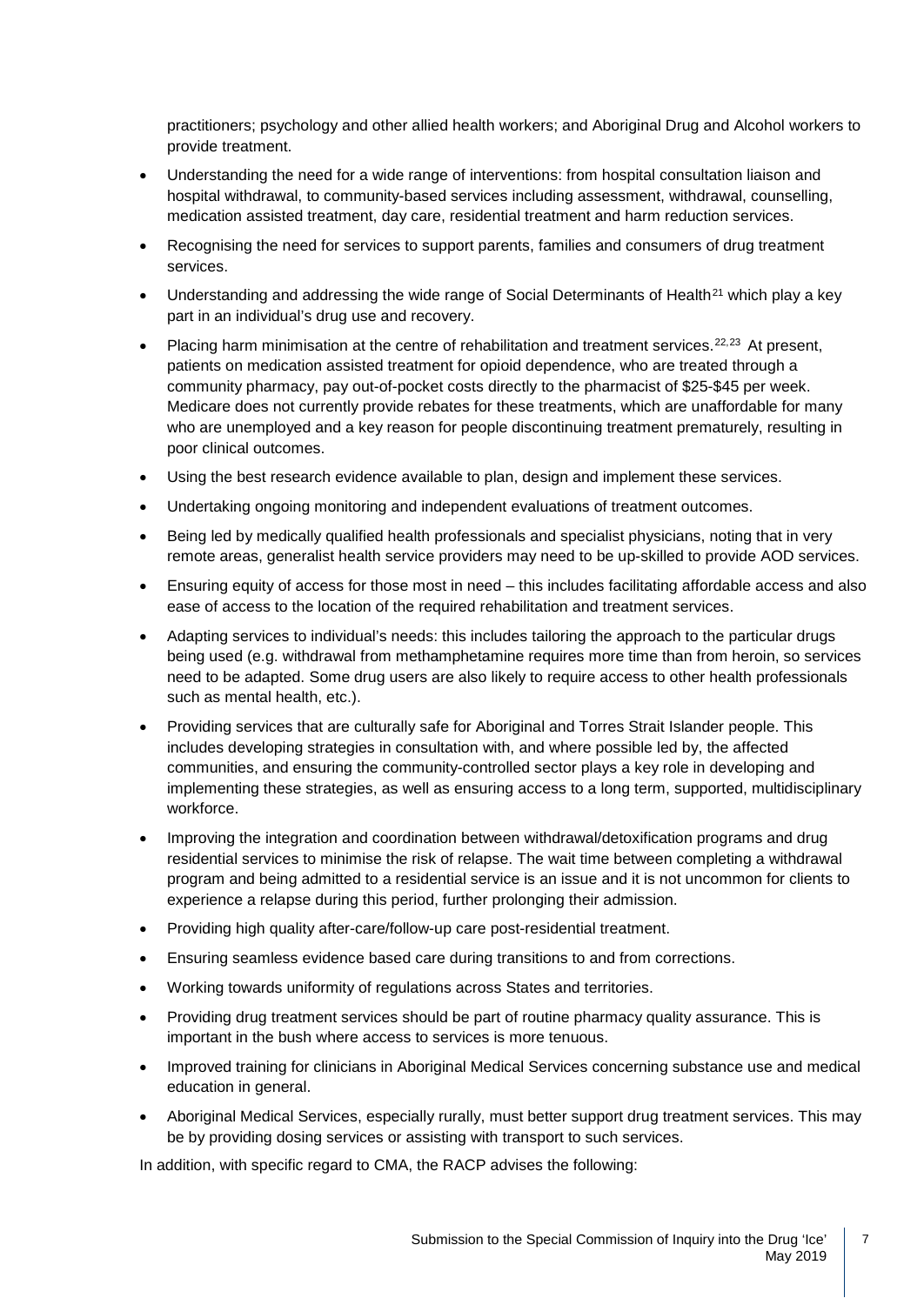- Recognising that CMA is frequently consumed as poly-substance abuse, improving drug treatments generally
- Providing better support for families dealing with parents or children consuming CMA. This may be a cause of family violence. As there can be a natural reluctance to trigger Apprehended Violence Orders, solutions not involving incarceration should be explored.
- enhancing voluntary services which are currently poorly resourced across NSW
- increasing the visibility of these services so people know they exist and how to access them. This requires adequate resourcing for intake and rapid responses and effective health promotion
- increasing consultation liaison support with Emergency Departments, mental health services and other locations where CMA users are identified for treatment.

#### *Specific strategies to reduce harm from CMA use*

In terms of specific harm reduction strategies related to CMA use, the RACP supports and advocates for the following measures:

- More medically supervised injecting centres in areas of need to reduce overdose death and increase links to treatment and support services.
- The RACP supports supervised injecting centres as an evidence-based approach to reduce the burden of disease associated with opioid overdose, as well as to improve links to treatment and support services. [24](#page-11-16) Supervised injecting centres also improve local neighbourhood amenity, and reduce blood borne virus transmission. [25](#page-11-17) Importantly, such services target a particularly hard to reach group of marginalised people who inject drugs.
- The urgent establishment of needle syringe programs in custodial settings to address not only the health of inmates, but also the wellbeing, health and safety of the broader community.
- Custodial settings provide a unique opportunity to protect not only the health of those in custody but also the general community. Needle Syringe Programs (NSPs) have been the mainstay of Australia's prevention of an epidemic of HIV within the population of people who inject drugs. In 2005, the Australian Department of Health undertook a review of the evidence with regard to NSPs, it concluded that:

*"the evidence of the effectiveness of Needle and Syringe Programs is consistent and compelling and has been sufficient to persuade many major scientific authorities and governments around the world about the substantial benefits of these programs. Needle and Syringe Programs are a critical component of strategies to reduce the spread of HIV, hepatitis C and other blood borne viral infections among injecting drug users and the wider community. These Programs have been found to be highly cost-effective compared to the cost of treating HIV and hepatitis C infection. Needle and Syringe Programs have not been found to increase drug injecting, discarded used injecting equipment or result in any other serious negative consequences. These programs also facilitate referral to drug treatment and other health services. In areas where Needle and Syringe Programs have been established, they generally receive strong community support."[26](#page-11-18)*

There is abundant evidence of HCV and HIV transmission in prisons, including within Australian prisons, and yet no prison in Australia currently has an NSP.[27](#page-11-19) The RACP fully supports their establishment in custodial settings.

#### *Pill testing*

The RACP also supports the establishment of carefully designed and evaluated pill testing trials to keep people as safe as possible at music festivals. We have urged all State and Territory governments to consult with medical experts to establish pill testing trials in their jurisdiction in an [Open Letter](https://www.racp.edu.au/docs/default-source/default-document-library/190117_final_openletter_premierandchiefministers.pdf?sfvrsn=7f4141a_0) published on 17 January 2019. One of the key safety issues in relation to illicit drug use at music festivals is that drug users are unaware of what substances may be contained within the drugs they have purchased. This, combined with other risk factors such as combining drugs with alcohol, heat and dehydration can increase the risk of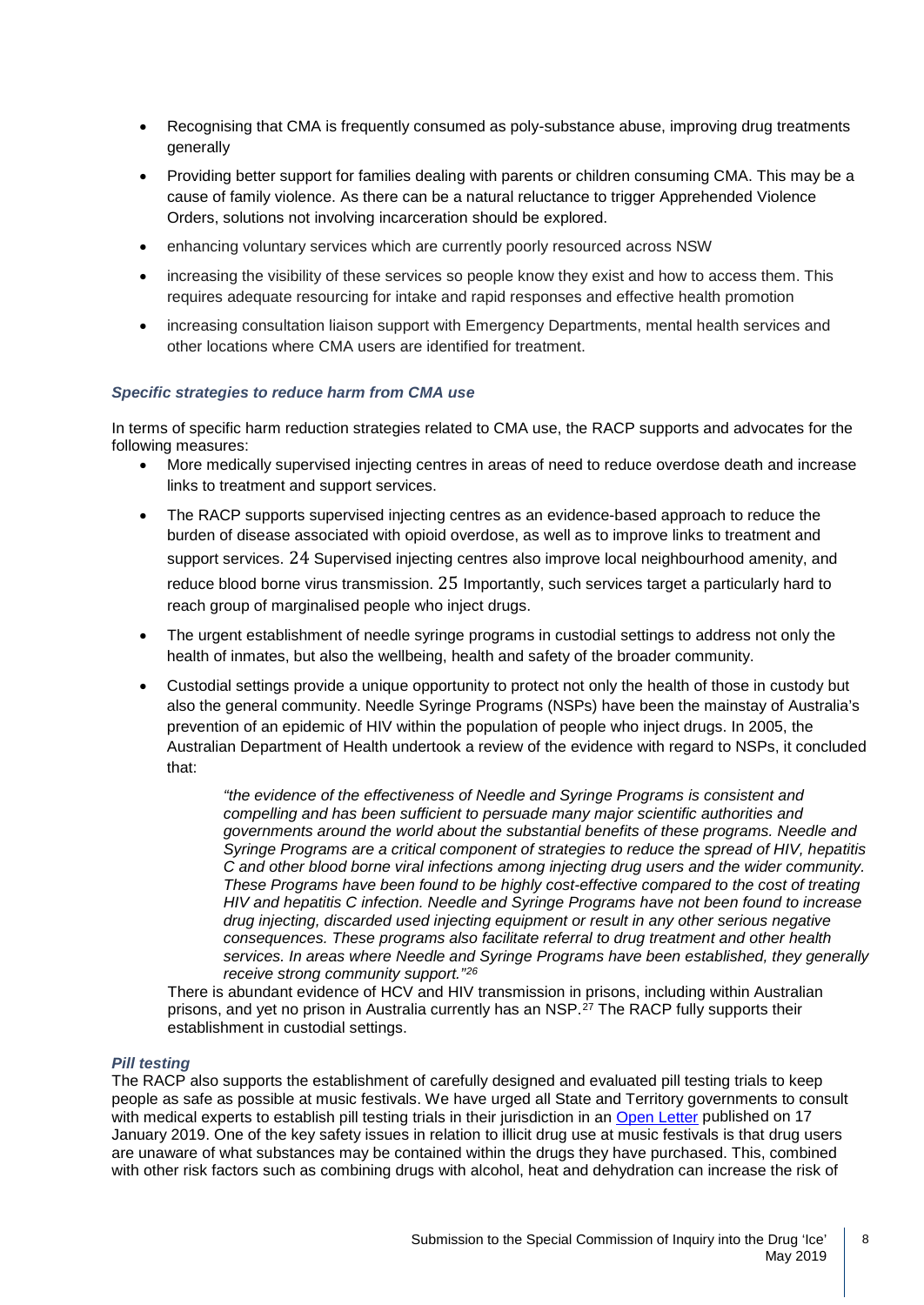accidental overdose or poisoning from unknown substances within the drug. The evidence strongly shows that the moral message to abstain from taking drugs is not effective and that young people take drugs in large numbers<sup>28</sup>, it is therefore important to focus our efforts on effective policies that have been proven to minimise harm. For these reasons and based on the evidence available, the RACP supports the establishment of welldesigned and evaluated pill testing trials across Australia as an additional measure to be implemented in conjunction with other evidence-based harm minimisation measures that prioritise the health and safety of festival goers over criminal and legal measures. Pill testing within these trials should be conducted in purpose-designed facilities by appropriately qualified technical specialists and should be accompanied by appropriate advice and information provided by qualified medical professionals to allow festival goers to make informed choices.

Other medical organisations including the Royal Australian College of General Practitioners and the Australian Medical Association have also stated their support for pill testing trials and pill testing has been adopted by several European countries including the United Kingdom, the Netherlands, France, Spain, Austria, Belgium, Switzerland and Germany. Whilst acknowledging some concerns with pill testing technology, on balance, the evidence from these countries and from the first pill testing trial in Australia last year in the ACT, has shown that pill testing is an effective harm minimisation measure.

Pill testing facilities offer an opportunity for medical professionals to provide trusted face-to-face advice to young people about the risks of drug taking. The advice provided does not claim any substances to be 'safe' and does not condone drug taking, it simply enables those who get their pills tested to make better informed decisions. It can also provide information that enables authorities to issue health warnings on new compounds and assist law enforcement intelligence on illegal drug manufacturing and importations in Australia.

Pill testing trials need to be employed in conjunction with other harm minimisation measures including a stronger health care focus with priority resourcing for ambulance, medical support, protocol development and training so as to improve resuscitation, retrieval and transfer to hospital when overdoses occur; the development of strategies for early identification of serious toxicity; public messaging and support to attend health facility with immunity from police action and positive partnerships between health and law enforcement.

#### *Concluding remarks*

As we have outlined in this submission

- Drug addiction is a complex and relapsing health issue which is strongly influenced by a wide range of social determinants.
- Repeated drug or alcohol use leads to changes to the brain that challenge an addicted person's selfcontrol and interferes with their ability to resist intense urges to take drugs or alcohol.
- Illicit drug use is relatively common in Australia and highest amongst people living in rural, regional and remote areas, who face a number of interrelated contributing factors including isolation, limited or no access to public transport and limited leisure activities.
- People in regional, rural and remote areas also face significant barriers to accessing drug rehabilitation and treatment services, all of which need to be addressed to meet the need of the most vulnerable drug users and to manage the impact of drug addiction on themselves as individuals, their families and communities more broadly.
- In NSW and across Australia, alcohol and drug treatment services are significantly underfunded and are estimated to only meet the need of fewer than half of those seeking help. In regional, rural and remote areas, a lack of access and availability of these services is even more pronounced than in major cities.
- The NSW Government needs to provide increased funding for evidence-based drug rehabilitation services led by medically-trained health professionals and specialists to meet the needs of vulnerable drug users and their communities in regional, rural and remote NSW.

Once again, the RACP wishes to thank the Special Commission of Inquiry into the Drug "Ice" for this opportunity to contribute its input to this important issue.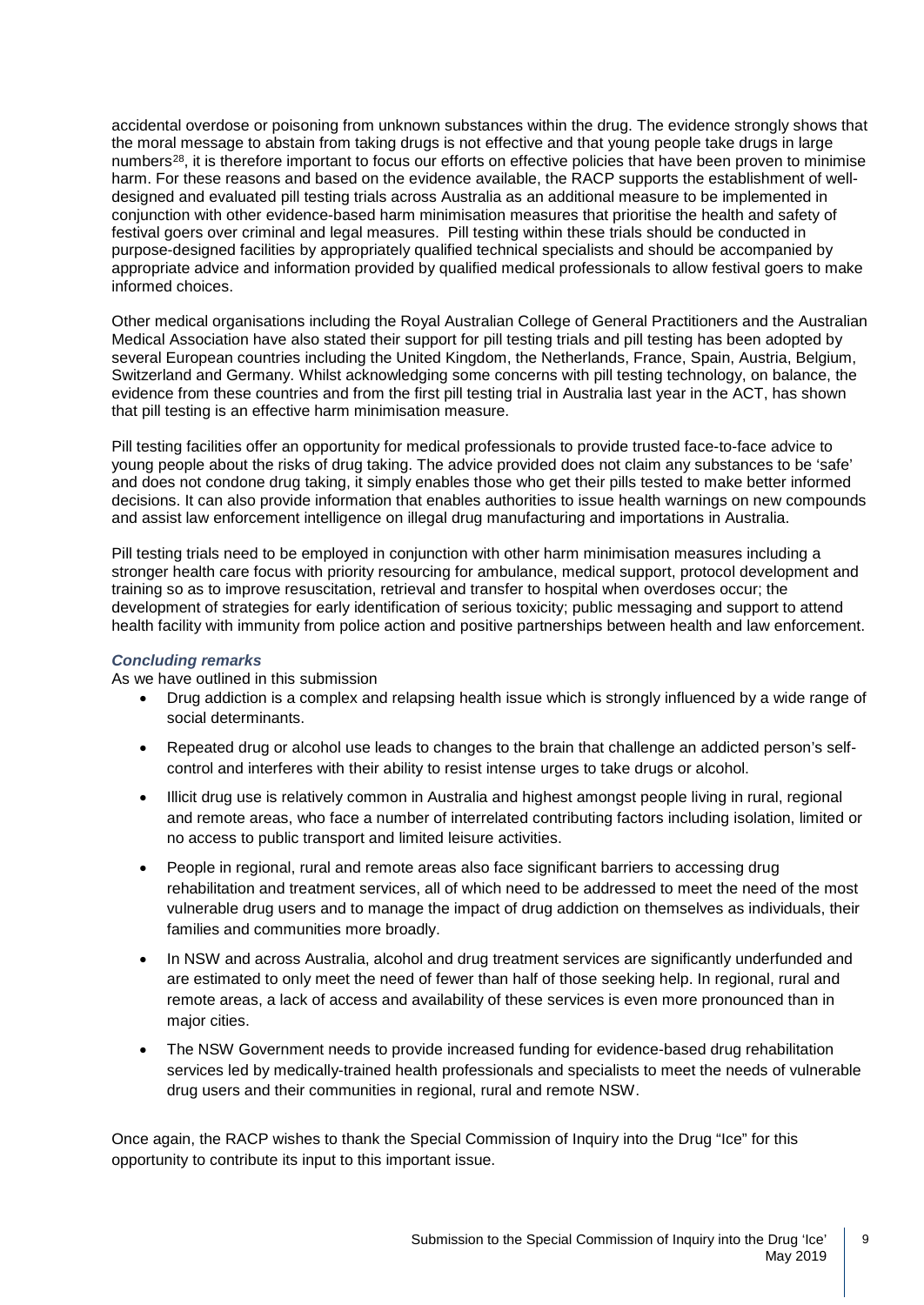**The RACP and its Australasian Chapter of Addiction Medicine (AChAM) would be very happy to nominate one or more representatives to attend the Special Commission's hearing.**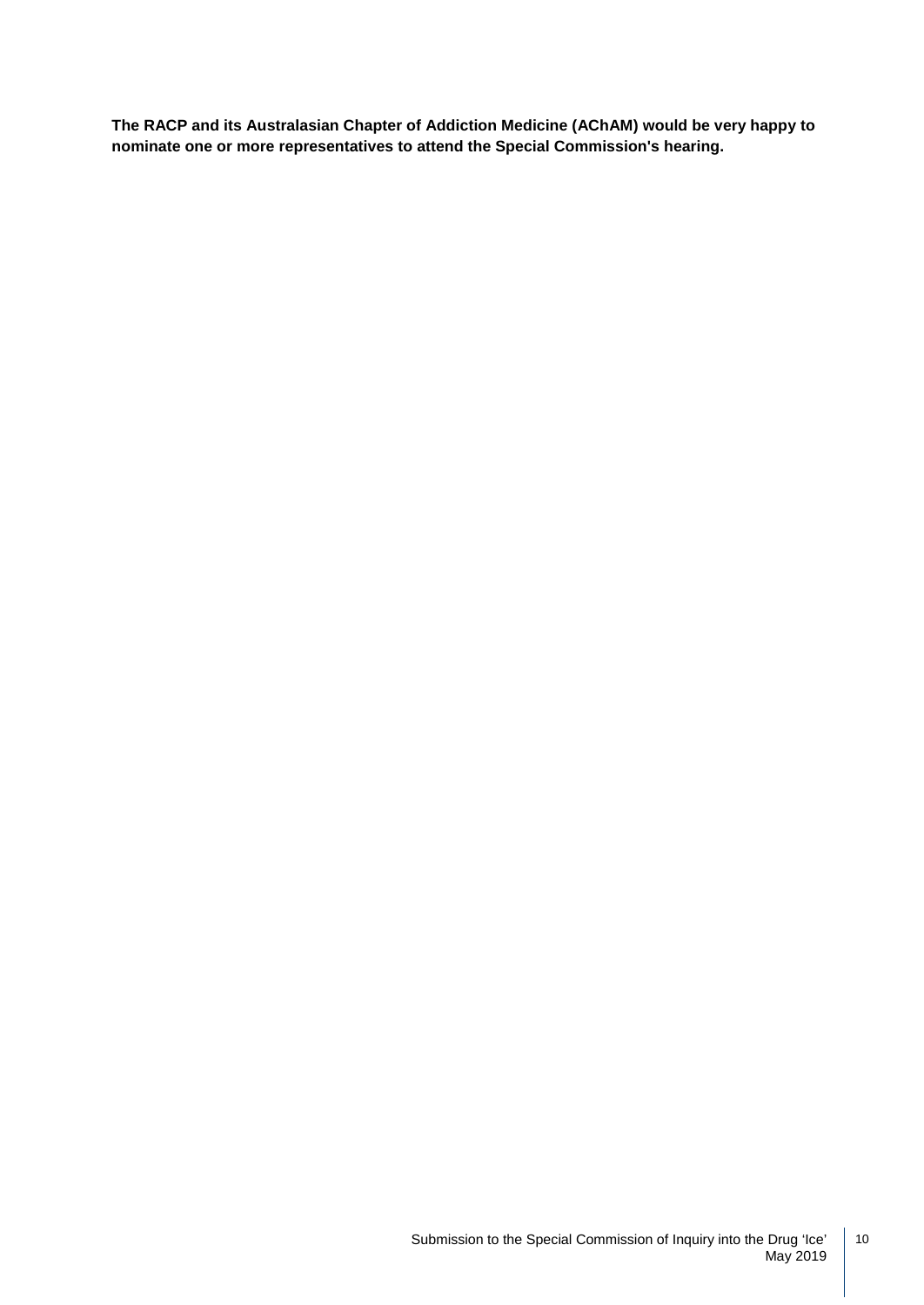### **REFERENCES**

<span id="page-10-0"></span><sup>1</sup> NSW Premier Media Release (28 February 2019), *Enhanced powers and public hearings for Special Commission of Inquiry*. Available online: [https://www.nsw.gov.au/your-government/the-premier/media](https://www.nsw.gov.au/your-government/the-premier/media-releases-from-the-premier/enhanced-powers-and-public-hearings-for-special-commission-of-inquiry/)[releases-from-the-premier/enhanced-powers-and-public-hearings-for-special-commission-of-inquiry/](https://www.nsw.gov.au/your-government/the-premier/media-releases-from-the-premier/enhanced-powers-and-public-hearings-for-special-commission-of-inquiry/) [last accessed 30/04/19]  $\overline{\phantom{a}}$ 

<span id="page-10-1"></span>2NSW Government. Methamphetamine use and related harms in NSW: surveillance report to December 2017. Available at:<https://www.health.nsw.gov.au/methamphetamine/Publications/methamphetamine-report.pdf> [last accessed 30/04/19]

<span id="page-10-2"></span><sup>3</sup> *Australian* Institute of Health and Welfare. Australia's health 2018. Available at:

[https://www.aihw.gov.au/getmedia/36cb0f35-1d96-47bf-84f9-1eb8583ad7de/aihw-aus-221-chapter-4-](https://www.aihw.gov.au/getmedia/36cb0f35-1d96-47bf-84f9-1eb8583ad7de/aihw-aus-221-chapter-4-7.pdf.aspx) [7.pdf.aspx](https://www.aihw.gov.au/getmedia/36cb0f35-1d96-47bf-84f9-1eb8583ad7de/aihw-aus-221-chapter-4-7.pdf.aspx)

<span id="page-10-3"></span><sup>4</sup> The Guardian: Fentanyl use surges in Australia, drug monitoring program finds. Available at [https://www.theguardian.com/australia-news/2018/oct/09/fentanyl-use-surges-in-australia-drug-monitoring](https://www.theguardian.com/australia-news/2018/oct/09/fentanyl-use-surges-in-australia-drug-monitoring-program-finds)[program-finds](https://www.theguardian.com/australia-news/2018/oct/09/fentanyl-use-surges-in-australia-drug-monitoring-program-finds)

<span id="page-10-4"></span><sup>5</sup> <https://www.cdc.gov/drugoverdose/data/fentanyl.html>

<span id="page-10-5"></span><sup>6</sup> United Nations Office on Drugs and Crime. Executive summary: World Drug Report 2018*.* Available at [https://www.unodc.org/wdr2018/prelaunch/WDR18\\_Booklet\\_1\\_EXSUM.pdf](https://www.unodc.org/wdr2018/prelaunch/WDR18_Booklet_1_EXSUM.pdf)

<span id="page-10-6"></span><sup>7</sup> Australian Institute of Health and Welfare (2017), National Drug Strategy Household Survey 2016: detailed findings. Drug Statistics series no. 31. Cat. no. PHE 214. Canberra: AIHW.

8 Portfolio Committee No. 2 - Health and Community Services (2018), Final Report: Provision of drug rehabilitation services in regional, rural and remote New South Wales. Available online:

[https://www.parliament.nsw.gov.au/lcdocs/inquiries/2466/Final%20report%20-](https://www.parliament.nsw.gov.au/lcdocs/inquiries/2466/Final%20report%20-%20Drug%20rehabilitation%20services%20-%206%20August%202018.pdf)

[%20Drug%20rehabilitation%20services%20-%206%20August%202018.pdf](https://www.parliament.nsw.gov.au/lcdocs/inquiries/2466/Final%20report%20-%20Drug%20rehabilitation%20services%20-%206%20August%202018.pdf) [last accessed 30/04/19] <sup>9</sup> National Institute on Drug Abuse: Understanding Drug Use and Addiction.

<https://www.drugabuse.gov/publications/drugfacts/understanding-drug-use-addiction>

<sup>10</sup> National Institute on Drug Abuse: Drugs, Brains, and Behaviour; the Science of Addiction <https://www.drugabuse.gov/publications/drugs-brains-behavior-science-addiction/drug-abuse-addiction>

<sup>11</sup> Australian Institute of Health and Welfare (2017), National Drug Strategy Household Survey 2016: detailed findings. Drug Statistics series no. 31. Cat. no. PHE 214. Canberra: AIHW.

<sup>12</sup> National Rural Health Alliance (NRHA) (2015), Illicit drug use in rural Australia. Fact Sheet 33, June 2015. Data based on National Drug Household Survey Data (2013)

<sup>13</sup> Jennifer Johnston (2015), Monitoring the use of alcohol and other drugs in rural Australia. 13<sup>th</sup> National Rural Health Conference referencing Helliwell D, Reilly D, Rippingdale C. (1992), Establishing a drug and alcohol services in an Australian rural area. Drug and Alcohol Review 1992; 11: 371-378 and Berendt L. (2010), The emergence of a specialist role in rural alcohol and drug service delivery: Lessons from a review in rural Victoria, Australia. Drugs: education, prevention and policy 2010; 17(5): 603-617.

<sup>14</sup> Ritter, Alison, and Mark Stoove. "Alcohol and other drug treatment policy in Australia." Med J Aust 2016; 204 (4): 138.

<sup>15</sup> Portfolio Committee No. 2 - Health and Community Services (2018), Final Report:

Provision of drug rehabilitation services in regional, rural and remote New South Wales. Available online: [https://www.parliament.nsw.gov.au/lcdocs/inquiries/2466/Final%20report%20-](https://www.parliament.nsw.gov.au/lcdocs/inquiries/2466/Final%20report%20-%20Drug%20rehabilitation%20services%20-%206%20August%202018.pdf)

[%20Drug%20rehabilitation%20services%20-%206%20August%202018.pdf](https://www.parliament.nsw.gov.au/lcdocs/inquiries/2466/Final%20report%20-%20Drug%20rehabilitation%20services%20-%206%20August%202018.pdf) [last accessed 30/04/19] <sup>16</sup> NSW Government Response (2019), Inquiry into the provision of drug rehabilitation services in regional, rural and remote New South Wales. Available online:

<https://www.parliament.nsw.gov.au/lcdocs/inquiries/2466/Government%20response.pdf> [last accessed 30/04/19]

17 Webster-Stratton, C., & Taylor, T. (2001). Nipping early risk factors in the bud: Preventing substance abuse, delinquency, and violence in adolescence through interventions targeted at young children (0–8 years). *Prevention science*, *2*(3), 165-192.

18 Commonwealth of Australia, Department of the Prime Minister and Cabinet, Final Report of the National Ice Taskforce, 2015.

<sup>19</sup> Ritter A, Stoove M. Alcohol and other drug treatment policy in Australia. mental health care. 2004;82(858). <sup>20</sup> American National Institute on Drug Abuse (NIDA) (2014), webpage: Drugs, Brains, and Behavior: The Science of Addiction. [https://www.drugabuse.gov/publications/drugs-brains-behavior-science](https://www.drugabuse.gov/publications/drugs-brains-behavior-science-addiction/treatment-recovery)[addiction/treatment-recovery.](https://www.drugabuse.gov/publications/drugs-brains-behavior-science-addiction/treatment-recovery) [Last accessed 30/04/19]

<sup>21</sup> *Note: As defined in the College's Health in All Policies document published in 2016, "an individual's health is shaped by socioeconomic factors, which can be broadly defined as the conditions in which people are born, grow, live, work and age. These social characteristics are influenced by political and economic systems, social*